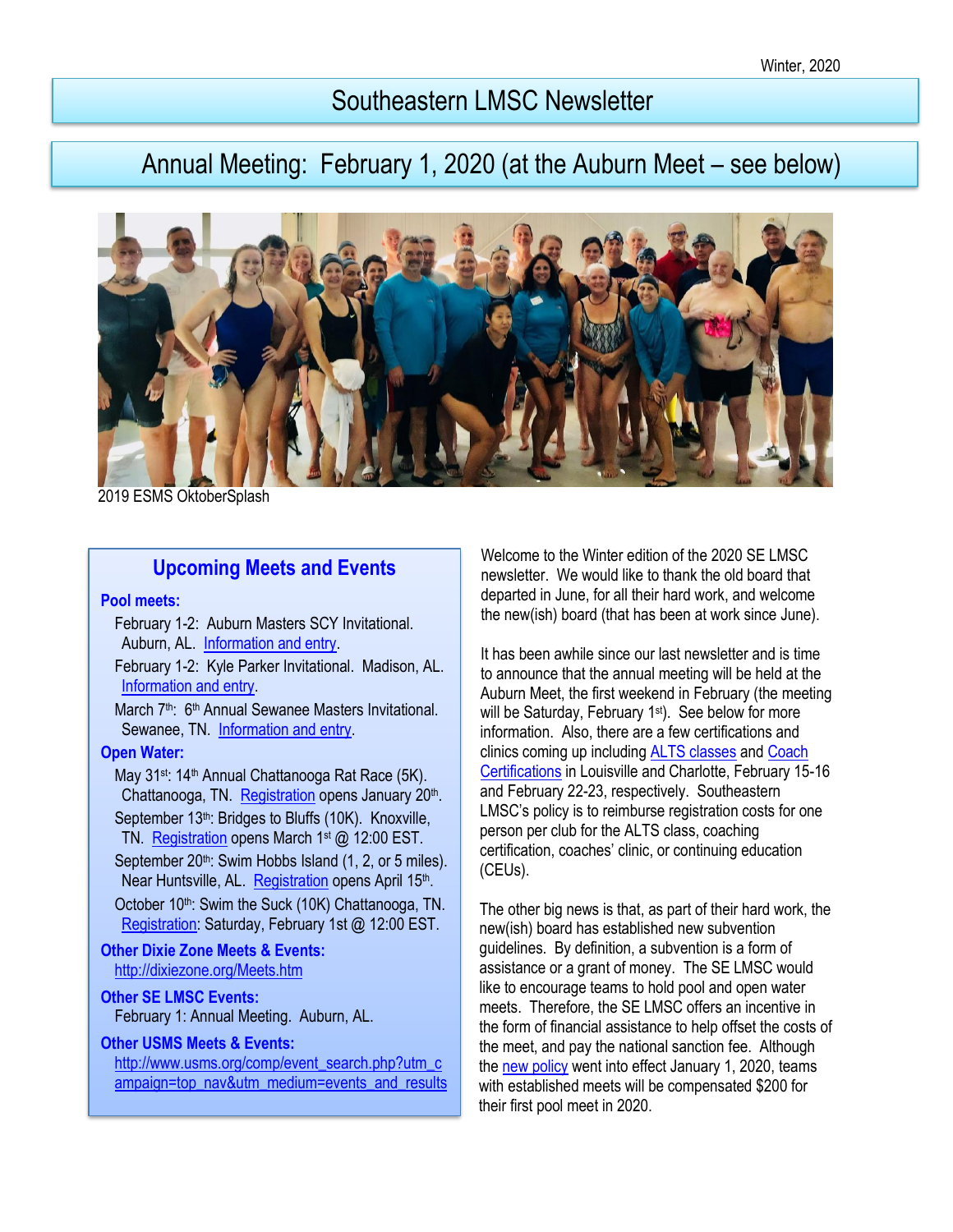It's been a successful year for the SE LMSC. Bridges to Bluffs, which doubled as this year's Open Water Marathon Distance National Championship, was a great success, selling out. Swim the Suck, another Open Water swim,

added 25 slots this year and, once again, sold out. Hobbs Island will be dual-sanctioned next year, by both USMS and USA Swimming, with 1, 2, and 5 mile events. So, save the date (September 20, 2020). As of 2018, the Directors of the three longest open water events that take place on the Tennessee River, created the "Triple Crown of Tennessee". Have you achieved a [Triple Crown award?](http://www.swimthesuck.org/triple-crown-of-the-tn)



Navigating Train Bridge #1 and the Henley Street Bridge at Bridges to Bluffs, 2019.



In addition to the Open Water swims, there have been several pool events. In August there was the Muffins & Mimosa Masters Swim Meet followed by the ESMS OktoberSplash in October. The OktoberSplash is a growing event, with more than 50

swimmers this year. Clarke Yarbrough (pictured at left) achieved a Top 10 in the Age Group time for his 50 free and received a high point award. November brought out the swimming turkeys with the NAC Masters Sprinting Turkey

Classic and the Dotty Whitcomb Memorial Turkey Dip. The Pensacola Pirates (at right) had a great time at the Turkey Dip.



One of the largest pool meets each year is the Auburn Masters SCY Invitational, typically held in February. This year it will be combined with other activities including the Annual Meeting and an Official's Clinic. Plan to join in a weekend of fun.

## **2020 Auburn Masters SCY Invitational, February 1-2, 2020.**

This will be the 22nd year Auburn Masters has hosted a SCY meet, typically drawing 200 or so swimmers from around the South and beyond. The pool is fast and has been freshly repainted in preparation for hosting the SEC Swimming and Diving Championships in mid-February. That is why the meet this year is a little earlier than usual – the first weekend in February instead of around Valentine's Day. Online entry deadline is January 26<sup>th</sup> at 11:59 p.m. Central Standard time. For online entry and meet information, please go [here.](https://www.clubassistant.com/club/meet_information.cfm?c=1582&smid=12643)

**An Official's Clinic will be offered** at the Auburn meet by Frank Odell (Chair, Officials Committee, Southeastern LMSC). The clinic will be for swimmers and friends/family of swimmers who are interested in serving as stroke & turn judges at Masters meets. The one-hour clinic will take place on Sunday starting at 9:30 a.m. Note: this is scheduled to coincide with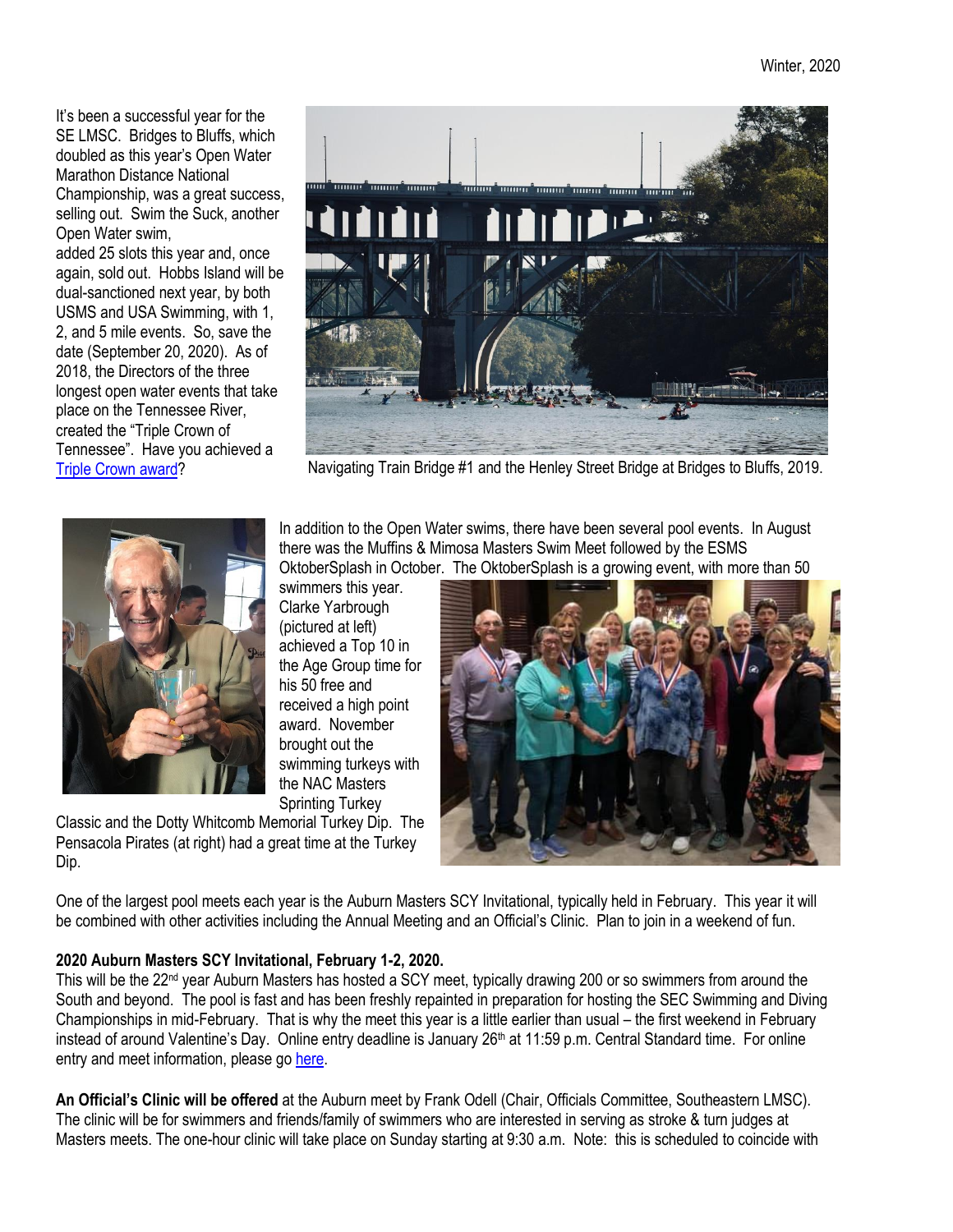Winter, 2020

**The annual meeting of Southeastern LMSC** will be held Saturday afternoon, February 1<sup>st</sup>, 15 minutes after conclusion of the Saturday afternoon session. We will meet in the classroom just off the pool deck. All members of Southeastern LMSC are invited to attend. Pizza and some kind of non-alcoholic beverages will be available. (We considered renting one of the skyboxes in the football stadium so we could serve beer but the cost was prohibitive.) This is a good chance to meet newly elected LMSC officers and learn what plans they have to serve the Masters swimming community.

The agenda will be:

- Reading, correction, and adoption of minutes from the last meeting
- Reports of officers
- Reports of committees
- Unfinished business
- New business
- Resolution and Orders
- Adjournment

Adding to the fun this year are 58 new USMS members who have joined our LMSC. We hope that all of you, including our new members, will actively participate in the Southeastern LMSC activities, and attend the annual meeting. An introduction to those new members, and our Board, follows.

Happy New Year from your Registrar (Sara Wolf)!

I hope everyone had a productive 2019, and looks forward to 2020 in terms of building fitness, meeting yardage goals, and maybe even entering a meet or two more than you did last year. Welcome back to all of our returning members! I'd also like to welcome our 58 newest USMS members to the LMSC (as of December 31, 2019). I know also that members choose to renew or join throughout the year. But, if you're able to renew your membership from last year for this year, we encourage you to do so earlier in the year rather than later. Having a current and updated membership roster permits your board to make budgeting and programming decisions much more accurately. Please encourage your friends who might not yet be registered to register for 2020 as well. Stronger membership numbers also increase the number of voting delegates that your LMSC is permitted to take to National Convention each year. Our "New to USMS" members represent 17 clubs plus our unattached swimmers. If you see a new face in the water, be sure to welcome them to your lane, club, and USMS.

| Team                                        | # | Team                             | #  |
|---------------------------------------------|---|----------------------------------|----|
| Auburn Masters Swimming - AMS               | 4 | Lake Providence Masters - LPM    |    |
| Central Alabama Masters Swimming - CAMS     |   | Lifetime Swim Southeast - LTSE   | 6  |
| Cookeville Masters Swim Club - CKMSC        | 3 | Memphis Masters Swimming - 901   | 2  |
| <b>Ensworth Aquatic Masters - ENSW</b>      | 5 | Murfreesboro Swim Team - MIST    |    |
|                                             |   | Nashville Aquatic Club Masters - |    |
| Excel Aquatic masters - EXCL                |   | <b>NASH</b>                      |    |
| <b>Gulf Coast Pirates - GCPS</b>            | 3 | Okaloosa's Liquid Dragons - OLD1 |    |
|                                             |   | <b>Tennessee Aquatic Masters</b> |    |
| Huntsville Swim Association - HUNT          |   | Swimming - TNAQ                  | 6  |
|                                             |   | YMCA Chattanooga Masters Swim    |    |
| Health and Wellness 4 Life Aquatics - HW4LA |   | Club - YCHA                      |    |
| Kingsport Aquatic Center - KAC              |   | Unattached - UC15                | 13 |

**LMSC Chair.** Chris Powers, Central Alabama Masters Swimmers, Montgomery, Alabama

Chris has been the LMSC Registrar, off and on, for 20 plus years. Through that position, he has been a member of the LMSC Executive Board and participated in the growth of the SE LMSC. He is currently on the National Registration committee where